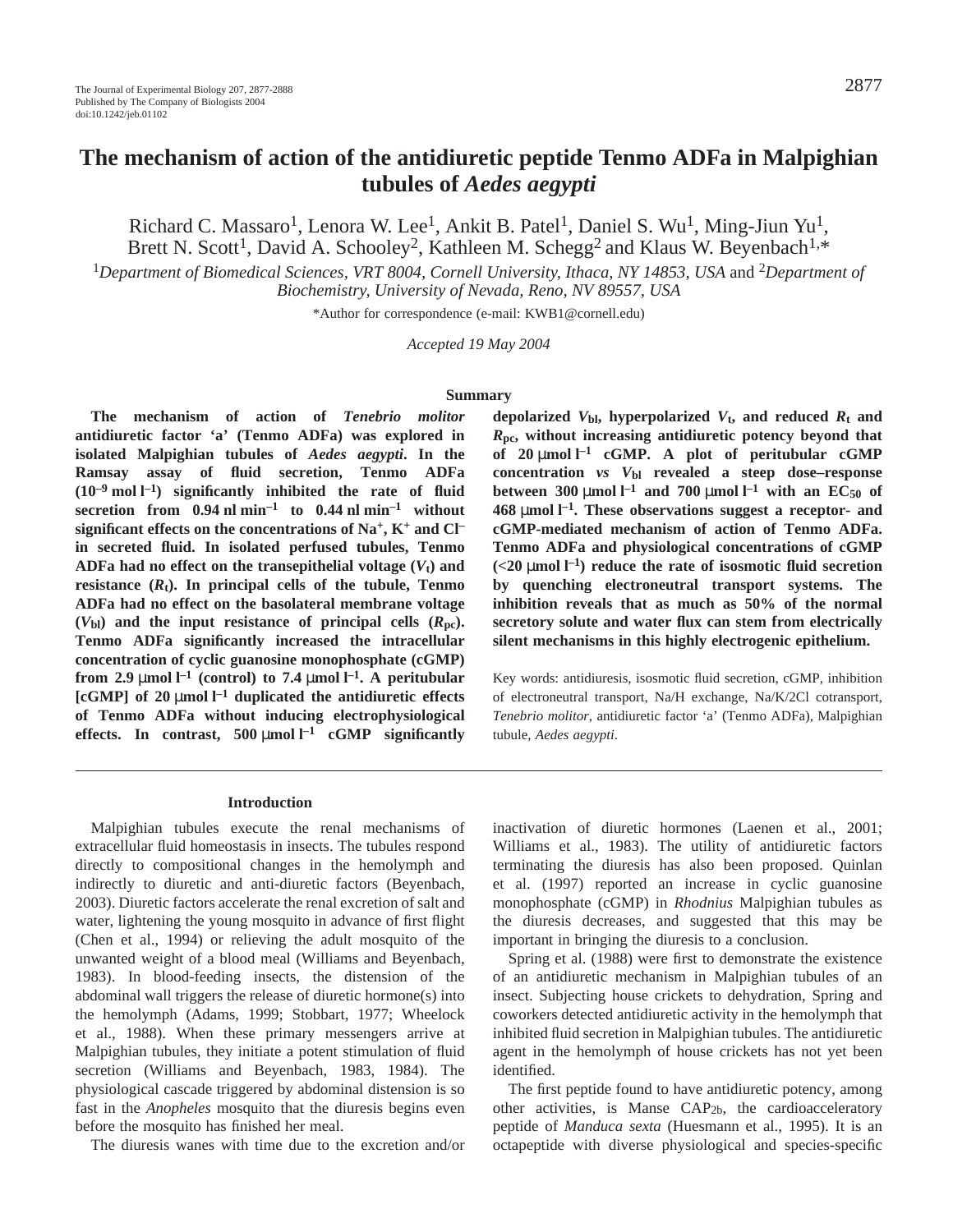activities. It increases the heart rate in *Manduca* and *Drosophila* (Huesmann et al., 1995), and it has antidiuretic effects in *Rhodnius prolixus* (Quinlan et al., 1997). It is also a weak antidiuretic in *Tenebrio molitor*, with an EC<sub>50</sub> of 85 nmol<sup>1-1</sup>. In contrast, it has diuretic activity in *Drosophila* Malpighian tubules, where it elevates nitric oxide (NO) and then cGMP to cause diuresis (Davies et al., 1995). cGMP has also been shown to cause diuresis in *Manduca sexta* although no peptide has yet been discovered that elevates cGMP in this species (Skaer et al., 2002).

Tenmo ADFa is the antidiuretic factor of the beetle *Tenebrio molitor*. The peptide inhibits fluid secretion in *Tenebrio* Malpighian tubules with an  $EC_{50}$  of 10 fmol  $l^{-1}$ , employing cGMP as second messenger (Eigenheer et al., 2003; Wiehart et al., 2002). FopADF is the antidiuretic factor of the forest ant *Formica polyctena* (Laenen et al., 2001). It decreases fluid secretion in Malpighian tubules to values 29% of control by blocking the entry of  $K^+$  from the hemolymph into the cell and by inhibiting the proton pump at the apical membrane of epithelial cells (Laenen et al., 2001). The primary structure of FopADF has not yet been sequenced.

The present study sought to elucidate the mechanism of action of Tenmo ADFa in Malpighian tubules of *Aedes aegypti*. We found that Tenmo ADFa significantly inhibits the transepithelial secretion of both NaCl and KCl. At the same time the antidiuretic has no effect on transepithelial voltage and resistance, nor on basolateral membrane voltage and input resistance in principal cells. Tenmo ADFa significantly increases intracellular cGMP concentration, and low concentrations of peritubular cGMP (20  $\mu$ mol l<sup>-1</sup>) mimic the effects of Tenmo ADFa. Higher cGMP concentrations (500  $\mu$ mol l<sup>-1</sup>) induce electrophysiological effects but without increasing antidiuretic effects. Thus, Tenmo ADFa and physiological concentrations of cGMP reduce isosmotic fluid secretion by inhibiting electroneutral and non-conductive transport pathways.

# **Materials and methods**

#### *Mosquitoes*

Mosquitoes *Aedes aegypti* L. were reared and maintained according to methods described by Pannabecker et al. (1993). Adult mosquitoes were fed a diet of 3% sucrose solution. Only Malpighian tubules from 3- to 10-day-old female mosquitoes were used. Moreover, only the blind (distal) end of Malpighian tubules was studied. The proximal end of the tubule was removed when tubules were perfused *in vitro*. In the Ramsay fluid secretion assay the proximal end extended into the oil, serving as conduit for fluid secreted by the distal blind end.

# *Ringer's solution, Tenmo ADFa, cGMP and Ba2+*

Ringer solution contained in mmol l<sup>-1</sup>: 150 NaCl, 3.4 KCl, 1.7 CaCl2, 1.8 NaHCO3, 1.0 MgSO4, 25 Hepes, and 5 glucose. Tenmo ADFa is a 14-amino-acid peptide that was originally isolated from head extracts of *Tenebrio molitor* (Eigenheer et al., 2002). Tenmo ADFa with the sequence Val-Val-Asn-Thr-Pro-Gly-His-Ala-Val-Ser-Tyr-His-Val-Tyr was synthesized by K. Schegg and the gift of D. Schooley. It is unlikely that Tenmo ADFa, the antidiuretic peptide of *Aecheta*, is produced in mosquitoes, although related peptides are probably produced. So far, Malpighian tubules of insects have been remarkably responsive to heterologous peptides such as CRF-like peptides and leucokinin (Audsley et al., 1995). The dose–response of the effects of Tenmo ADFa on fluid secretion of isolated Malpighian tubules in *Tenebrio molitor* puts the EC<sub>50</sub> at  $10^{-14}$  mol  $1^{-1}$  (Eigenheer et al., 2002). Accordingly, we prepared a stock solution of  $10^{-8}$  mol  $1^{-1}$  in Ringer solution and kept it frozen in 1 ml portions until use. In all studies, Tenmo ADFa was used at a peritubular concentration of  $10^{-9}$  mol  $1^{-1}$ . The effect of other concentrations of ADFa were not explored since the focus of this study was on physiological mechanisms of action.

Cyclic GMP was obtained from Sigma-Aldrich (St Louis, MO, USA) and used at peritubular concentrations between 10 µmol  $l^{-1}$  and 1000 µmol  $l^{-1}$ . The effect of Ba<sup>2+</sup> on fluid and electrolyte secretion was tested at a concentration of 5 mmol<sup> $1$ </sup> BaCl<sub>2</sub>, which is a saturating concentration for electrophysiological effects (Masia et al., 2000). In these experiments,  $MgCl<sub>2</sub>$  rather than  $MgSO<sub>4</sub>$  was used in the Ringer solution. In addition, the control Ringer solution was fortified with 15 mmol  $l^{-1}$  mannitol for osmotic balance.

### *Ramsay fluid secretion assay*

One advantage of Malpighian tubules of *Aedes aegypti* is their spontaneous secretion of fluid *in vitro*. The tubules do not require pre-stimulation with a secretagogue before experiments on the rates and mechanisms of fluid secretion can commence. Rates of transepithelial fluid secretion were measured in isolated Malpighian tubules using the method of Ramsay (1953) as described previously (Hegarty et al., 1991). In brief, the isolated Malpighian tubule was transferred to  $40 \mu$ l Ringer solution under oil. The open end of the tubule was pulled out of the Ringer droplet into the oil and draped to a needle post that had been coated with  $0.125$  mg ml<sup>-1</sup> poly-lysine for stickiness. Needle posts with a length of approximately 2 mm and an outer diameter of 0.2mm were the broken tips of jeweler's brooches (purchased from local cooperative jewelers), which were also used to trim the ends of Malpighian tubules. The brooches are made of hardened steel that resists bending when the tips are filed to sharpness. Two such sharpened jewelers brooches are routinely used to fray open the end of Malpighian tubules for *in vitro* microperfusion and for fluid secretion assays by the method of Ramsay. The use of blunt instruments tends to crush the tubule and seal the lumen.

The volume of secreted fluid was calculated by measuring the diameter of the spherical aqueous droplet emerging from the open end of the tubule. Volume measurements were made every 5 min for at least 30 min each for the control and experimental periods. After the initial 30 min control period, the cumulative secreted volume was collected for analysis by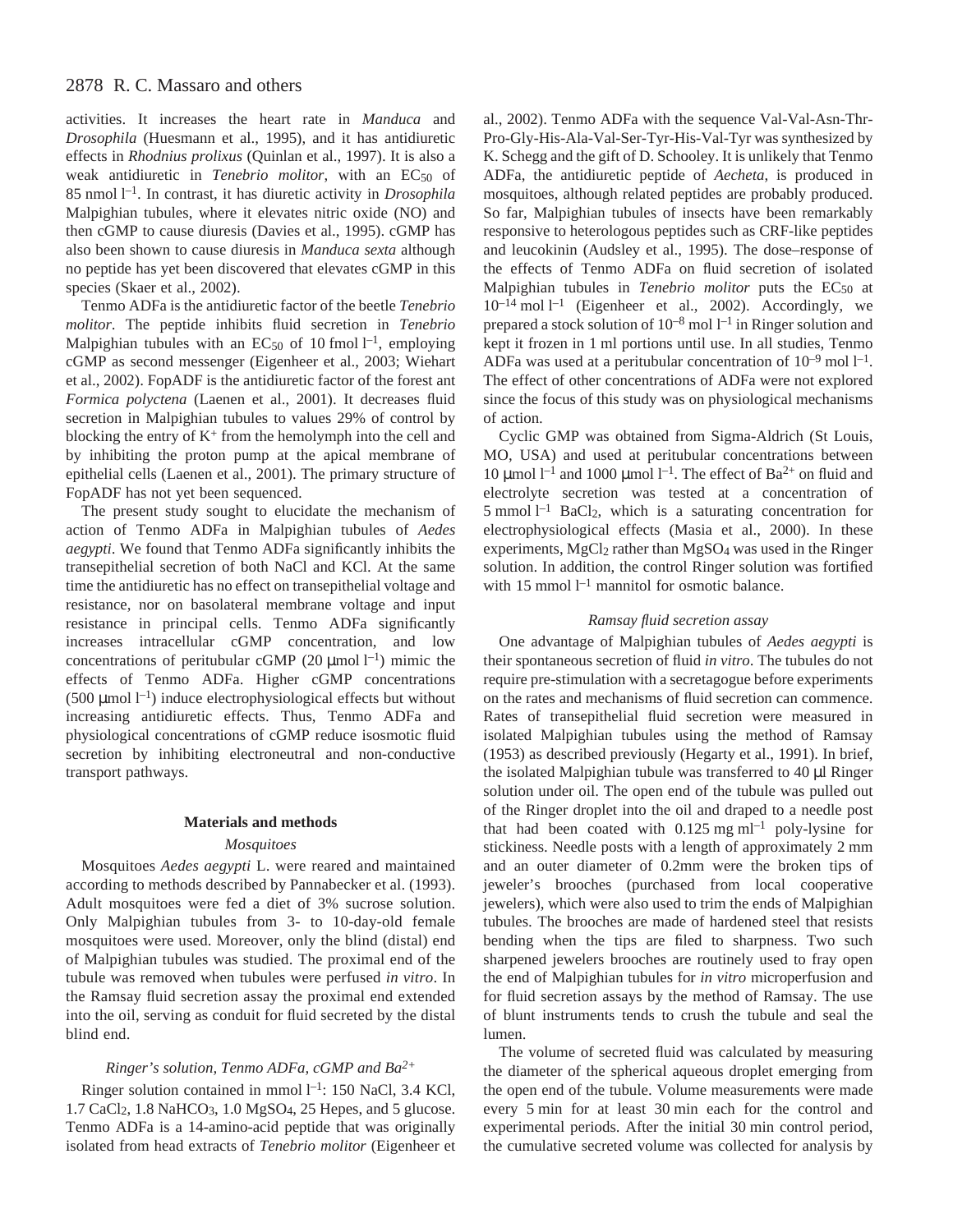electron probe (Williams and Beyenbach, 1983). Thereafter, 4·µl of Ringer solution was removed and replaced with Tenmo ADFa or cGMP to yield the desired concentration. Secreted volume was then measured again as in the control period and the cumulative volume was collected for electron probe analysis after at least 30 min.

The method of Ramsay yields measures of net transepithelial volume transport that includes secretory and absorptive fluxes. Accordingly, a decrease in secretory flow rate can reflect the inhibition of a secretory flux and/or the stimulation of an absorptive flux. Since the blind (distal) end of Malpighian tubules initiates the formation of urine by tubular secretion, we interpret changes in secretion rates to reflect primarily changes in secretory transport activity.

### *Electron probe analysis of secretions*

The concentrations of Na<sup>+</sup>, K<sup>+</sup> and Cl<sup>-</sup> in secreted fluid were measured by electron probe analysis as previously described (Williams and Beyenbach, 1983). In brief, picoliter volumes of (1) fluid secreted by tubules in the Ramsay assay, (2) standard solutions of  $Na^+$ ,  $K^+$  and  $Cl^-$  and (3) the peritubular Ringer solution were transferred in quintuplets onto the polished surface of a beryllium block. Unknown, standard and Ringer samples were then dehydrated and irradiated with a beam current of 50 nA in a JEOL 8900 (Tokyo, Japan) electron microprobe. The X-ray emissions of the  $Na<sup>+</sup>$ ,  $K<sup>+</sup>$  and  $Cl<sup>-</sup>$  present in the standard solutions were used to construct standard curves, against which the unknown  $Na<sup>+</sup>$ ,  $K<sup>+</sup>$  and Cl<sup>–</sup> concentrations in secreted fluid were read. The X-ray emissions from Ringer solutions served as internal controls. For each measurement we used the mean of five samples.

### In vitro *microperfusion of Malpighian tubules*

The method used for measuring transepithelial and membrane voltage and resistance in isolated perfused Malpighian tubules is described in Williams and Beyenbach (1984) and Yu and Beyenbach (2001). Briefly, a  $100 \mu m$ segment of Malpighian tubule was trimmed open at both ends and suspended between two holding pipettes in a Ringer bath. The tubule lumen was cannulated with a double-barreled perfusion pipette. One barrel of the pipette was used to perfuse the tubule lumen with Ringer solution and to measure the transepithelial voltage  $V_t$  with respect to ground in the peritubular Ringer bath. The other barrel was used to inject current  $(I=50 \text{ nA})$  into the tubule lumen for the measurement of the transepithelial resistance  $(R_t)$  by cable analysis (Helman, 1972; Yu and Beyenbach, 2001). The typical experiment began with collecting control data in the presence of normal Ringer solution. Thereafter the peritubular Ringer solution was switched to include Tenmo ADFa or cGMP and experimental data were collected.

## *Two-electrode voltage clamp of principal cells*

The method of voltage-clamping single principal cells in intact Malpighian tubules is described in Masia et al. (2000). An isolated Malpighian tubule was placed on the bottom of a perfusion bath, and a principal cell was impaled with two conventional microelectrodes filled with  $3 \text{ mol } l^{-1}$  KCl (20–30 M $\Omega$ ). When the basolateral membrane voltage ( $V_{\text{bl}}$ ) measured by both electrodes were within  $5 \text{ mV}$  of each other, the experiment was continued.  $V_{bl}$  and the input resistance  $(R_{pc})$  of principal cells were measured under control conditions and then in the presence of peritubular Tenmo ADFa or cGMP. *R*pc was determined in current–voltage plots obtained from five voltage clamp steps in increments of  $10\,\mathrm{mV}$  on the positive and negative side of the spontaneous *V*bl.

 $Ba^{2+}$  is known to block  $K^+$  channels in Malpighian tubules of insects (Leyssens et al., 1993; Masia et al., 2000; Nicolson and Isaacson, 1987; Weltens et al., 1992). We used  $Ba^{2+}$  in the peritubular Ringer bath to block a major conductive pathway of the basolateral membrane of principal cells in order to uncover small changes in  $V_{bl}$  and  $R_{pc}$  that might be induced by Tenmo ADFa and cGMP.

### *Intracellular cGMP concentration*

The effect of Tenmo ADFa on intracellular cGMP concentration was measured by enzyme immunoassay of cGMP using the cyclic GMP EIA kit from Cayman Chemicals (Ann Arbor, MI, USA). All five tubules were removed from a single cold-anesthetized female mosquito and placed in 25  $\mu$ l of Ringer solution including  $100 \mu$ mol l<sup>-1</sup> zaprinast, a phosphodiesterase inhibitor. To one set of five tubules 25 µl of Ringer solution was added to serve as control. To another set of five tubules  $25 \mu l$  of Ringer and  $2 \times 10^{-9}$  mol  $l^{-1}$  Tenmo ADFa was added. The two sets of tubules were incubated at room temperature for 15 min. Thereafter,  $200 \mu l$  of ice-cold ethanol was added, and the tubules were sonicated on ice-water for 15 min. After centrifugation at  $16000\,\text{g}$  and  $4^{\circ}\text{C}$  for  $10$  min,  $200 \mu l$  of the supernatant was removed and evaporated to dryness in a vacuum centrifuge. The residue was subsequently reconstituted in  $200 \mu l$  of buffer solution (EIA kit) and duplicate or triplicate  $50 \mu l$  samples transferred into the wells of the kit plate. Cyclic GMP, AChE (acetylcholinesterase) tracer and cyclic GMP EIA antiserum were added. After incubation for 18 h, the plates were developed in Ellman's reagent for 90 min. The absorbance was read at 412 nm (Broderick et al., 2003; Eigenheer et al., 2002; Quinlan et al., 1997).

The cytoplasmic cGMP concentration of Malpighian tubules was measured against cGMP standards ranging from 0.24 to 30.0 pmol  $l^{-1}$ . A sigmoidal regression (SigmaPlot V 8.0) provided the best fit, against which the absorbance of unknown cGMP concentrations was read.

Since cGMP was extracted from whole Malpighian tubules, the intracellular cGMP concentration was estimated from the measured amount of cGMP extracted from five Malpighian tubules and the cellular volume of the tubules. The latter was estimated by subtracting the volume of the tubule lumen from the total tubule volume of the typical female Malpighian tubule with the following dimensions: length  $3.5$  mm, o.d.  $100 \mu m$ , i.d.  $10 \mu m$ .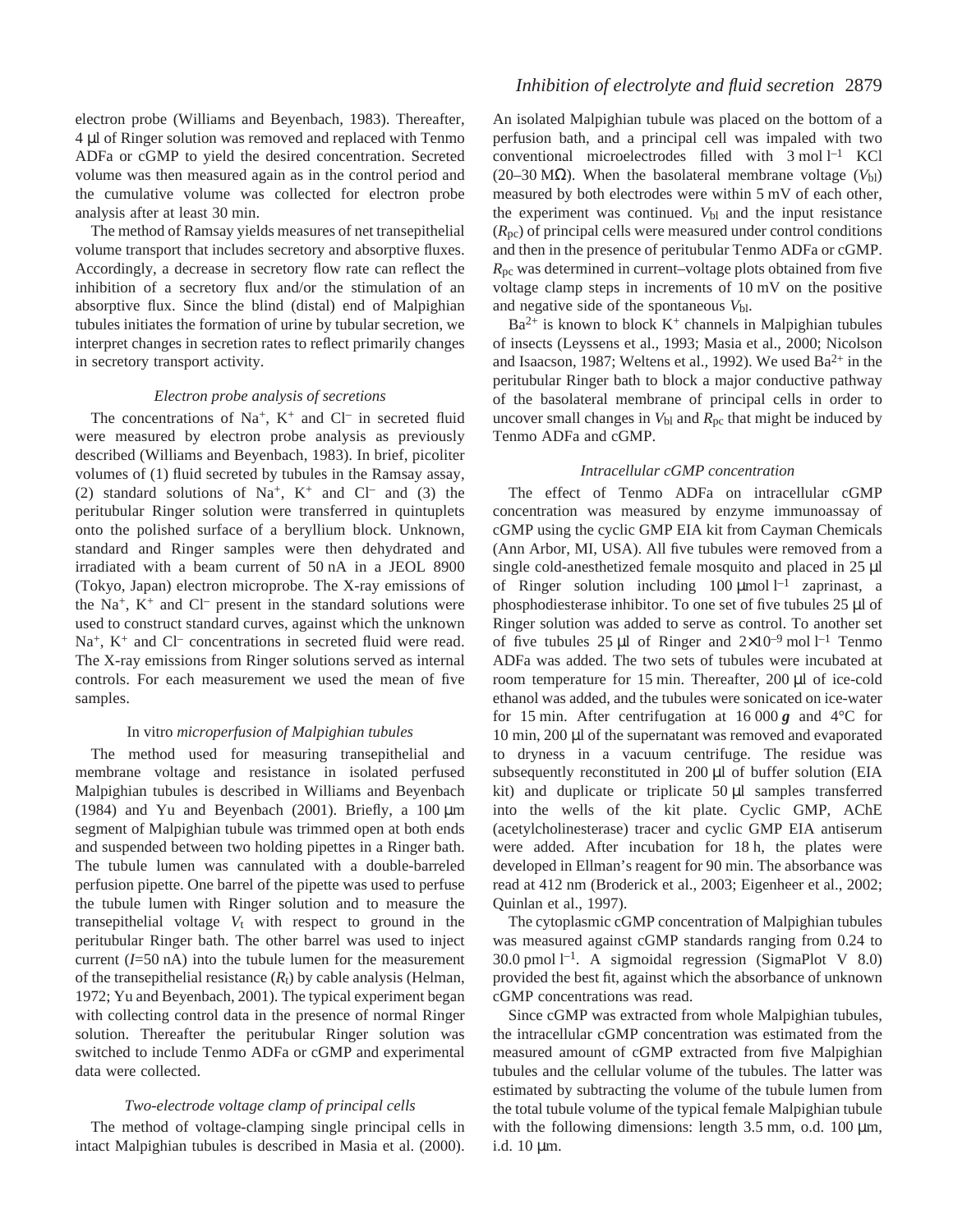# *Statistical data*

Control rates of fluid secretion can vary a great deal in isolated Malpighian tubules, as can values of transepithelial voltage, resistance and other electrophysiological variables. In the case of transepithelial fluid secretion, the difference between low and high rates of secretion is more a difference of magnitude rather than of kind. For example, male Malpighian tubules secrete fluid at much lower rates  $(0.093 \text{ n}l \text{ min}^{-1})$  than female Malpighian tubules  $(0.64$  nl min<sup>-1</sup>), but the kind of fluid secreted by both is the same, consisting of NaCl, KCl and water (Plawner et al., 1991). In female Malpighian tubules, control rates of fluid secretion can be as low as 0.1  $\text{nl}$  min<sup>-1</sup> and as high as 1.0  $\text{nl}$  min<sup>-1</sup>, but NaCl and KCl are consistently the major osmolytes of secreted fluid. To deal with highly variable secretion data, we perform paired experiments. Each tubule is used as its own control. First, the control variable of the tubule under study is measured, then the experimental agent is introduced, and the experimental variable is measured. The statistical analysis tests the significance of the difference between control and experimental values according to the paired Student's *t*-test. We prefer this treatment of variable data over the selection of Malpighian tubules according to certain physiological criteria.

The measurement of intracellular cGMP concentrations precluded paired measurements. Accordingly, the significant difference of population means was tested.

#### **Results**

# *Effects of Tenmo ADFa on transepithelial electrolyte and fluid secretion*

Under control conditions, nine isolated Malpighian tubules secreted fluid at a rate of from 0.94 $\pm$ 0.08 nl min<sup>-1</sup> (mean  $\pm$ s.e.m.) by secreting the Cl<sup>–</sup> salts of Na<sup>+</sup> and K<sup>+</sup> (Fig. 1A). The Na<sup>+</sup> concentration in secreted fluid was  $94.6 \pm 13.2$  mmol  $l^{-1}$ ,  $K^+$  concentration 55.7 $\pm$ 7.0 mmol l<sup>-1</sup> and Cl<sup>-</sup> concentration  $146.0 \pm 14.2$  mmol  $l^{-1}$  in the same nine Malpighian tubules (Fig. 1B). The product of the fluid secretion rate and the ion concentration in secreted fluid yields the transepithelial ion secretion rate, which was  $81.9 \pm 5.1$  pmol min<sup>-1</sup> for Na<sup>+</sup>, 52.9 $\pm$ 7.2 pmol min<sup>-1</sup> for K<sup>+</sup> and 131.3 $\pm$ 8.6 pmol min<sup>-1</sup> for Cl<sup>-1</sup> (Fig. 1C). The sum of the concentrations of Na<sup>+</sup>, K<sup>+</sup> and Cl<sup>-</sup> in secreted fluid was  $296.3 \pm 29.1$  mmol l<sup>-1</sup>, close to 296 mOsm  $kg^{-1}$  H<sub>2</sub>O, the osmotic pressure of secreted fluid (Williams et al., 1983).

The addition of Tenmo ADFa  $(10^{-9} \text{ mol } l^{-1})$  to the peritubular Ringer solution significantly (*P*<0.01) decreased the rate of transepithelial fluid secretion from  $0.94$  nl min<sup>-1</sup> to  $0.44\pm0.08$  nl min<sup>-1</sup> (Fig. 1A). However, Tenmo ADFa had no effect on the concentrations of Na<sup>+</sup>, K<sup>+</sup>, and Cl<sup>-</sup> in secreted fluid. In the presence of  $10^{-9}$  mol  $1^{-1}$  Tenmo ADFa, the Na<sup>+</sup> concentration in secreted fluid was  $98.6 \pm 16.0$  mmol l<sup>-1</sup>, K<sup>+</sup> concentration  $54.9 \pm 8.2$  mmol  $l^{-1}$ , and Cl<sup>–</sup> concentration 144.7 $\pm$ 20.2 mmol<sup>1-1</sup> (Fig. 1B). In the absence of significant effects on the concentrations of secreted ions, the rates of transepithelial ion secretion fell proportionally with the

decrease in fluid secretion. The rate of transepithelial  $Na<sup>+</sup>$  significantly dropped from 81.9 pmol min<sup>-1</sup> to  $46.9 \pm 12.2$  pmol min<sup>-1</sup>. Transepithelial K<sup>+</sup> secretion significantly fell from  $52.9 \text{ pmol min}^{-1}$  to  $23.4 \pm 4.6$  pmol min<sup>-1</sup>, and transepithelial Cl<sup>-</sup> secretion significantly decreased from  $131.3$  pmol $\text{min}^{-1}$  to



Fig. 1. Effects of *Tenebrio molitor* antidiuretic factor 'a' (Tenmo ADFa,  $10^{-9}$  mol  $1^{-1}$ ) on transepithelial fluid secretion (A), concentrations of Na<sup>+</sup>, K<sup>+</sup>, and Cl<sup>-</sup> in secreted fluid (B), and transepithelial rates of Na<sup>+</sup>, K<sup>+</sup> and Cl<sup>-</sup> secretion (C) in isolated Malpighian tubules of *A. aegypti*. Values are means ± S.E.M. (*N*=9); \**P*<0.05, paired Student's *t*-test.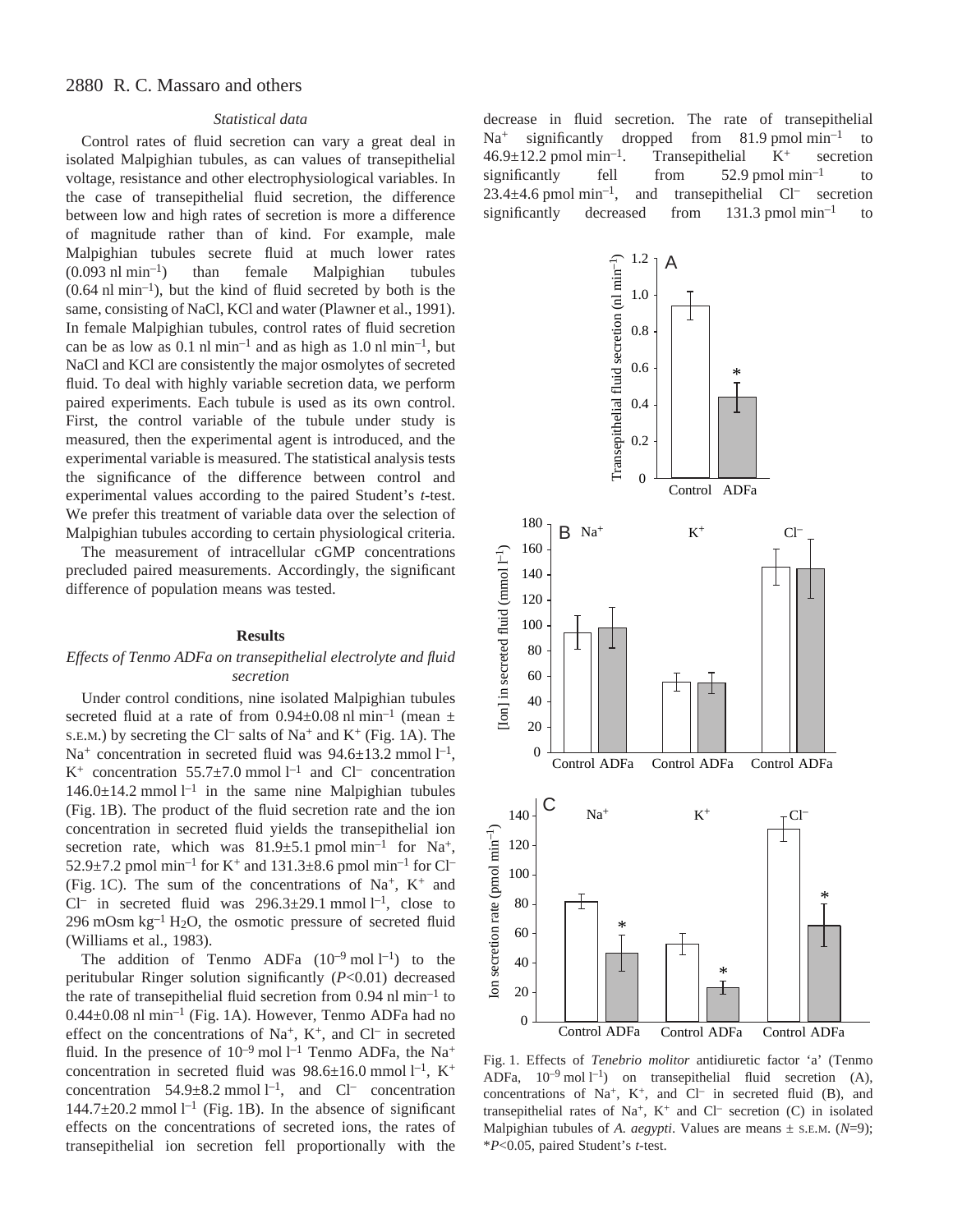$65.6\pm14.5$  pmol min<sup>-1</sup>. In the presence of Tenmo ADFa, the sum of the concentrations of Na<sup>+</sup>, K<sup>+</sup>, and Cl<sup>-</sup> in secreted fluid was  $298.1 \pm 42.0$  mmol  $l^{-1}$  and not significantly different from control. Significant reduction in the rates of transepithelial ion and water secretion without significant effects on the concentrations of secreted  $Na^+$ ,  $K^+$  and  $Cl^-$  (and hence osmotic pressure) reveals Tenmo ADFa as an inhibitor of isosmotic fluid secretion.

# *Effects of Tenmo ADFa on electrophysiological variables of Malpighian tubules*

Under perfusion of the tubule lumen with the same Ringer solution present in the peritubular bath, the transepithelial voltage  $V_t$  was  $32.7\pm9.4$  mV (lumen-positive) in seven Malpighian tubules and remained near that value at  $31.3\pm9.5$  mV in the presence of  $10^{-9}$  mol l<sup>-1</sup> Tenmo ADFa (Fig. 2A). The transepithelial resistance  $R_t$  was 14.3±1.6 kΩcm in the same seven Malpighian tubules under control conditions and did not change significantly (14.6 $\pm$ 1.7 kΩcm) in the presence of Tenmo ADFa (Fig. 2B). Thus, Tenmo ADFa reduces the rate of isosmotic fluid secretion without affecting transepithelial electrogenic and conductive transport pathways.

In studies of principal cells of the tubule by the method of two-electrode voltage clamp, Tenmo ADFa (10<sup>-9</sup> mol l<sup>-1</sup>) had no effect on the basolateral membrane voltage  $V_{bl}$  and no effect on the input resistance of principal cells  $R_{\text{pc}}$  (Fig. 2C,D). The small depolarization of  $V_{bl}$  from  $-78.9 \pm 3.9$  mV (control) to  $-77.9\pm4.7$  mV in the presence of Tenmo ADFa was not significant (Fig. 2C). Likewise, the small increase in  $R_{\text{pc}}$  from  $450.2\pm32.2$  kΩ (control) to  $470.0\pm20.2$  kΩ was not significant (Fig. 2D). Higher Tenmo ADFa concentrations  $(10^{-8}, 10^{-7}$  and  $10^{-6}$  mol  $1^{-1}$ ) did not elicit significant effects on  $V_{bl}$  or  $R_{pc}$  (data not shown).

# *Effects of cGMP on transepithelial electrolyte and fluid secretion*

Since cGMP is thought to be the second messenger of Tenmo ADFa, the effects of this nucleotide were of interest. In 24 Malpighian tubules, the addition of 500  $\mu$ mol l<sup>-1</sup> cGMP to the peritubular Ringer bath significantly (*P*<0.01) reduced the rate of transepithelial fluid secretion from  $0.39\pm0.03$  nl min<sup>-1</sup> to  $0.19\pm0.02$  nl min<sup>-1</sup> (Fig. 3A). In a subset of 12 Malpighian tubules in which secreted ion concentrations were measured, the rate of fluid secretion again fell significantly ( $P<0.05$ ) from  $0.37\pm0.04$  nl min<sup>-1</sup> to  $0.22\pm0.03$  nl min<sup>-1</sup>. In the same 12 tubules the Na<sup>+</sup> concentration in secreted fluid increased from  $112.6 \pm 10.5$  mmol  $l^{-1}$  to  $126.7 \pm 12.9$  mmol  $l^{-1}$ , the K<sup>+</sup> concentration decreased from  $53.0 \pm 8.7$  mmol  $l^{-1}$  to  $41.6\pm6.0$  mmol  $1^{-1}$ , and the Cl<sup>–</sup> concentration increased from 140.3 $\pm$ 6.9 mmol<sup>1-1</sup> to 151.1 $\pm$ 17.9 mmol<sup>1-1</sup> (Fig. 3B). Only the decrease in the  $K^+$  concentration reached statistical significance (*P*<0.05). As expected from the reciprocal change in  $Na<sup>+</sup>$  and  $K<sup>+</sup>$  concentration, the sum of the concentrations of  $Na^+$ ,  $K^+$  and  $Cl^-$  in secreted fluid did not

change significantly:  $306.0 \pm 13.4$  mmol  $l^{-1}$  under control conditions and  $319.4 \pm 32.4$  mmol  $l^{-1}$  in the presence of 500 µmol  $l^{-1}$  cGMP.

Like Tenmo ADFa, cGMP significantly inhibited transepithelial ion secretion (Fig. 3C). Transepithelial  $Na^+$ secretion significantly decreased from  $39.0\pm3.3$  pmol min<sup>-1</sup> to  $26.1 \pm 2.6$  pmol min<sup>-1</sup>; K<sup>+</sup> secretion significantly fell from  $21.7\pm5.0$  pmol min<sup>-1</sup> to  $8.9\pm1.8$  pmol min<sup>-1</sup> and Cl<sup>-1</sup> secretion significantly fell from  $52.1 \pm 6.9$  pmol min<sup>-1</sup> to  $30.7\pm3.3$  pmol min<sup>-1</sup> (Fig. 3C).



Fig. 2. Effects of Tenmo ADFa  $(10^{-9} \text{ mol } l^{-1})$  on the transepithelial voltage  $V_t$  (A) and resistance  $R_t$  (B) in isolated perfused Malpighian tubules and on the basolateral membrane voltage *V*bl (C) and input resistance *R*pc (D) of principal cells of Malpighian tubules of *A. aegypti*. Values are means  $\pm$  s.e.m. ( $N=7$ ).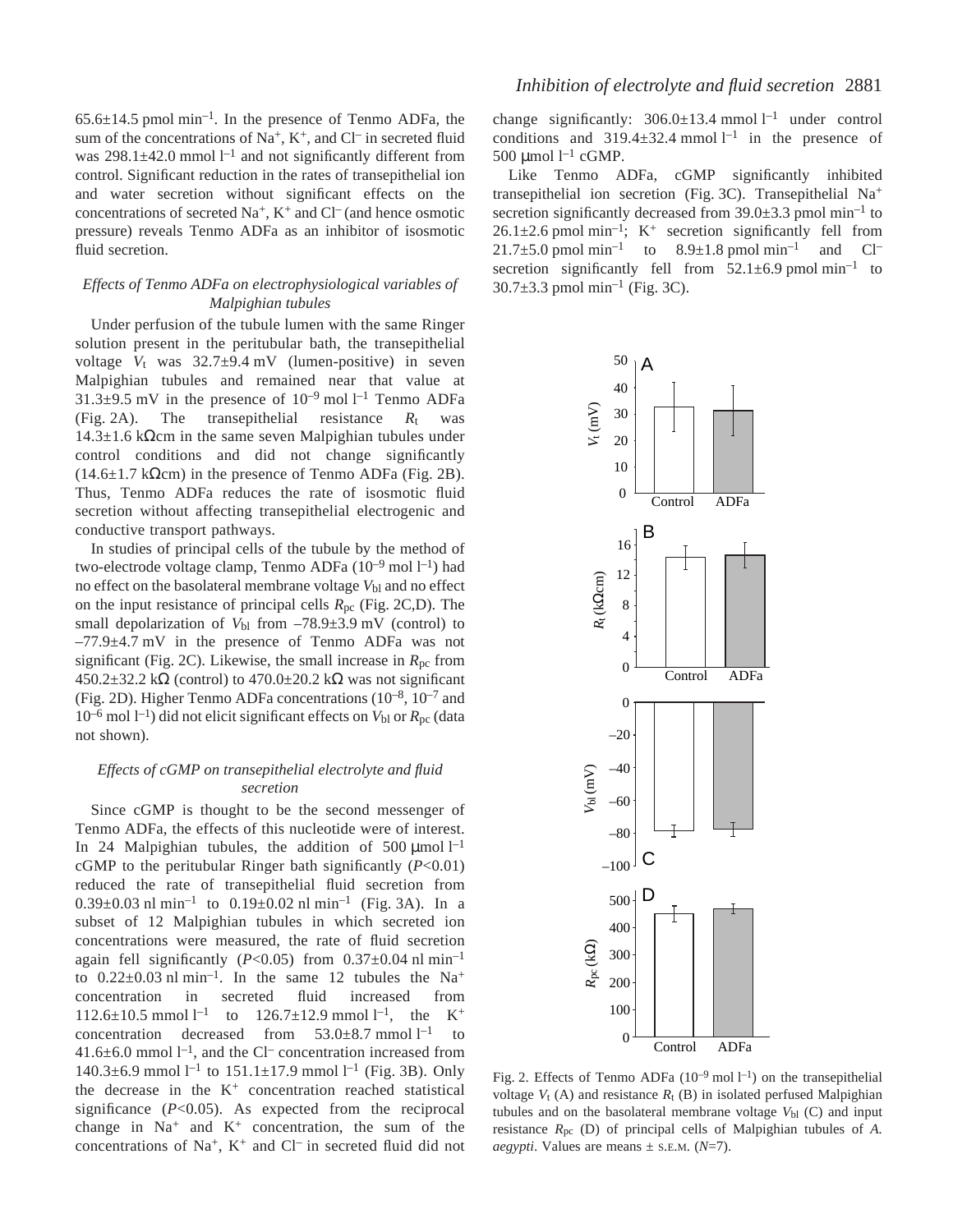# *Effects of cGMP on electrophysiological variables of Malpighian tubules*

To evaluate the effects of cGMP on electrogenic transport mechanisms,  $V_t$  and resistance were measured in isolated perfused Malpighian tubules. In this series of experiments *V*t was  $20.4\pm2.8$  mV (lumen-positive) in 20 Malpighian tubules



and  $R_t$  was  $8.2 \pm 1.2$  kΩcm (Fig. 4A,B). The addition of 500  $\mu$ mol l<sup>-1</sup> cGMP to the peritubular bath significantly ( $P<0.05$ ) hyperpolarized  $V_t$  from 20.4 mV to 41.8 $\pm$ 6.1 mV and significantly ( $P<0.05$ ) reduced  $R_t$  from 8.2 kΩcm to 6.2 $±0.7$  kΩcm.

At a concentration of 500  $\mu$ mol l<sup>-1</sup>, cGMP also had significant effects on  $V_{bl}$  and  $R_{pc}$  (Fig. 4C,D). Upon addition of cGMP to the peritubular bath of the tubule,  $V_{bl}$  significantly



Fig. 3. Effects of 500  $\mu$ mol l<sup>-1</sup> cyclic guanosine monophosphate (cGMP) on transepithelial fluid secretion (A), on the concentrations of Na<sup>+</sup>, K<sup>+</sup> and Cl<sup>-</sup> in secreted fluid (B), and on transepithelial rates of Na+, K+ and Cl– secretion in isolated Malpighian tubules of *A. aegypti* (C). Values are means  $\pm$  s.e.m.; *N*=24 tubules (A), *N*=12 tubules (B,C); \**P*<0.05, paired Student's *t*-test.

Fig. 4. Effects of cGMP (500  $\mu$ mol l<sup>-1</sup>) on the transepithelial voltage  $V_t$  (A) and resistance  $R_t$  (B) in isolated perfused Malpighian tubules and on the basolateral membrane voltage  $V_{bl}$  (C) and input resistance *R*pc (D) of principal cells of Malpighian tubules of *A. aegypti*. Values are means  $\pm$  s.e.m.;  $N=20$  (A–C),  $N=21$  (D) tubules or cells;  $*P<0.05$ , paired Student's *t*-test.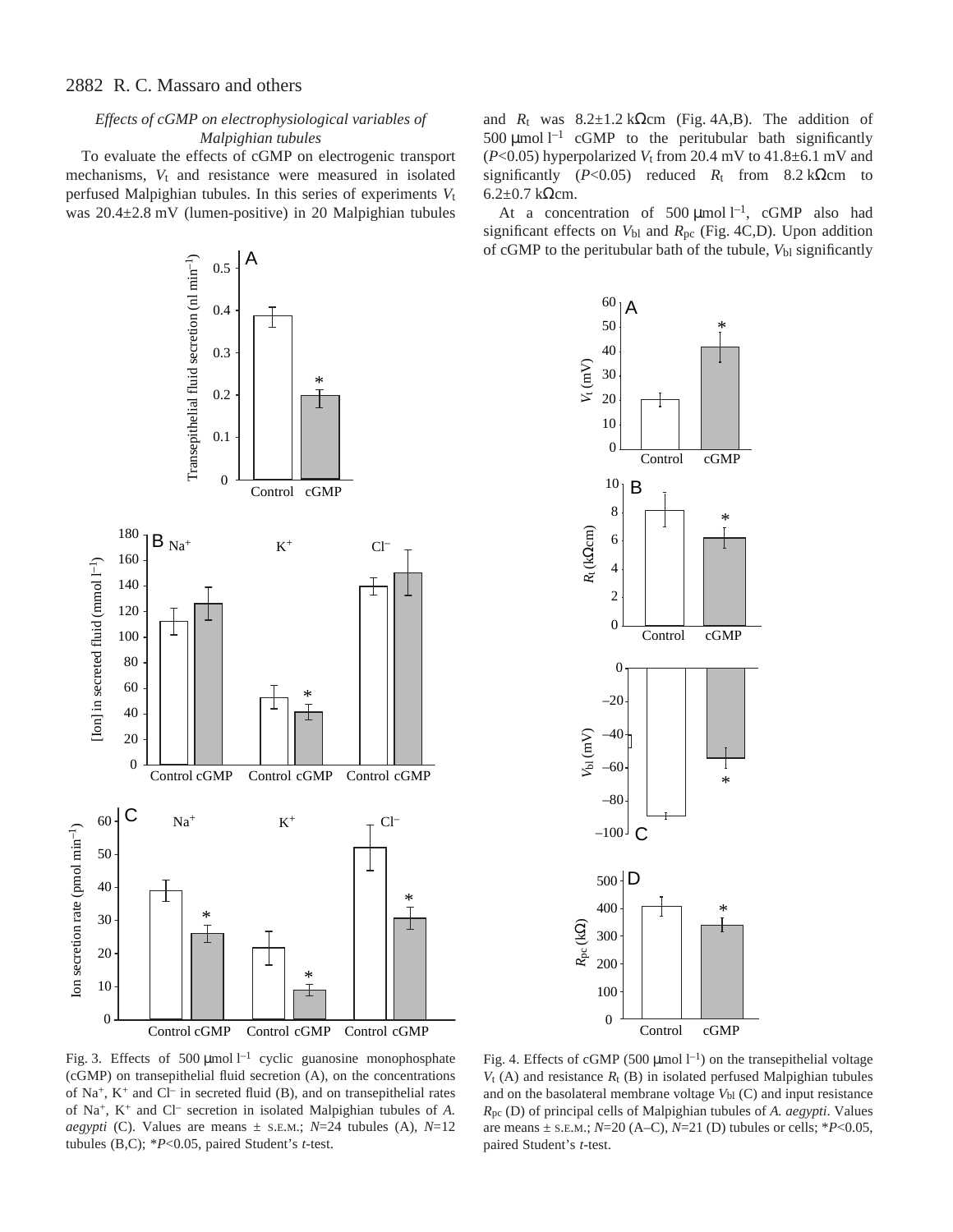( $P<0.01$ ) depolarized from  $-89.0 \pm 1.9$  mV to  $-54.3 \pm 6.6$  mV ( $N=20$  principal cells). In parallel,  $R_{pc}$  significantly ( $P<0.05$ ) decreased from 406.0±34.7·kΩ to 339.2±24.8·kΩ (*N*=21 principal cells). Since  $V_t$  hyperpolarized by 21.4 mV and  $V_{bl}$ depolarized by 34.7 mV in the presence of 500  $\mu$ mol l<sup>-1</sup> cGMP, it follows that the apical membrane also depolarized by 13.3 mV. Thus, high concentrations of cGMP affected both apical and basolateral membranes of principal cells.

# *Dose response curve to cGMP*

Similar effects of Tenmo ADFa and cGMP on transepithelial electrolyte and fluid secretion are consistent with the second messenger role of cGMP (Figs 1, 3). However, Tenmo ADFa did not affect electrophysiological variables (Fig. 2) whereas 500 µmol  $l^{-1}$  cGMP did (Fig. 4). To investigate the difference, we consulted a dose–response curve of the effects of cGMP on  $V_{\text{bl}}$  and  $R_{\text{pc}}$ .

As shown in Fig. 5, cGMP had no effect on voltage and resistance at peritubular concentrations of less than 300 µmol  $l^{-1}$ . At concentrations higher than 300 µmol  $l^{-1}$ , cGMP significantly depolarized  $V_{bl}$  in parallel with significant reductions in  $R_{\text{pc}}$ . Typically,  $V_{\text{bl}}$  responded to cGMP with an initial steep depolarization that subsequently recovered to a new steady state value (Fig. 5A, insert). A dose–response curve drawn to peak voltage depolarizations yielded an estimate of 380 µmol  $l^{-1}$  as the half maximum (EC<sub>50</sub>) cGMP concentration (Fig. 5A). The EC<sub>50</sub> was 468 µmol<sup>1-1</sup> for the dose–response drawn to new steady state values in the presence of cGMP. The  $EC_{50}$  for the effect on  $R_{\text{pc}}$  was 351 µmol  $l^{-1}$ , similar to the  $EC_{50}$ of peak depolarization (Fig. 5B).

### *Measurement of intracellular cGMP concentration*

Since cGMP is thought to be the second messenger of Tenmo ADFa (Eigenheer et al., 2002), measurements of intracellular cGMP concentrations in the absence and presence of ADFa were of interest. Female Malpighian tubules of *Aedes aegypti* have a cytoplasmic volume of approximately 27.2 nl (Wu and Beyenbach, 2003), enabling us to estimate the intracellular cGMP concentration from the cGMP content of homogenates of Malpighian tubules. Under control conditions, the mean intracellular cGMP concentration was  $2.90\pm0.77$  µmol  $l^{-1}$  (19 measurements of five Malpighian tubules each). In the presence of  $10^{-9}$  mol  $1^{-1}$  Tenmo ADFa, the intracellular cGMP concentration significantly (*P*<0.05) increased to  $7.43 \pm 1.78$  µmol  $l^{-1}$  (21 determinations of five Malpighian tubules each).

The intracellular cGMP concentration of 7.4  $\mu$ mol l<sup>-1</sup> measured in the presence of antidiuretic concentrations of Tenmo ADFa (Fig. 1) is much lower than 300  $\mu$ mol l<sup>-1</sup>, the lowest peritubular cGMP concentration that affects  $V_{bl}$  and  $R_{pc}$ (Fig. 5). Suspecting pharmacological effects of high concentrations of cGMP on tubule electrophysiology, it was of interest to investigate whether a low concentration of cGMP could inhibit fluid secretion without inducing effects on voltage and resistance. A peritubular cGMP concentration of 20  $\mu$ mol l<sup>-1</sup> was chosen for these experiments.



Fig. 5. Dose–response of the effects of cGMP on the basolateral membrane voltage  $V_{bl}$  (A), and the input resistance  $R_{pc}$  (B) of principal cells in isolated Malpighian tubules of *A. aegypti*. The insert in A illustrates the usual biphasic response of  $V_{bl}$  to 500  $\mu$ mol  $l^{-1}$ cGMP. Values are means  $\pm$  s.E.M.; the number of principal cells is indicated for each data point; \**P*<0.05, paired Student's *t*-test. Open circles, steady state depolarization; closed circles, peak depolarisation.

#### *Effects of a low peritubular concentration of cGMP*

The addition of 20  $\mu$ mol l<sup>-1</sup> cGMP to the peritubular Ringer bath significantly decreased the rate of transepithelial fluid secretion from  $0.23 \pm 0.01 \text{ n} \cdot \text{ l} \cdot \text{ min}^{-1}$  to  $0.12 \pm 0.01 \text{ n} \cdot \text{ l} \cdot \text{ min}^{-1}$ (*N*=9). The 48% decrease is similar to 51% measured in the presence of 500  $\mu$ mol l<sup>-1</sup> cGMP (Fig. 3A) and 53% in the presence of  $10^{-9}$  mol  $l^{-1}$  Tenmo ADFa (Fig. 1A). Thus, a low peritubular cGMP concentration of only 20  $\mu$ mol  $l^{-1}$ , duplicated the antidiuretic effect of Tenmo ADFa and elicited antidiuretic effects similar to those of 500  $\mu$ mol l<sup>-1</sup> cGMP. Like Tenmo ADFa, 20  $\mu$ mol l<sup>-1</sup> cGMP had no significant effects on  $V_t$  and  $R_t$ . The control  $V_t$  was 27.4 $\pm$ 5.8 mV in eight Malpighian tubules. The small increase to  $28.1 \pm 5.4$  mV in the presence of 20  $\mu$ mol l<sup>-1</sup> cGMP was not significant, nor was the small increase in  $R_t$  from 13.9±4.0 kΩcm (control) to  $14.2\pm4.2$  kΩcm.

A peritubular cGMP concentration of 10  $\mu$ mol l<sup>-1</sup> had no effect on *V*bl or *R*pc. In these experiments, *V*bl was  $-90.4\pm2.5$  mV under control conditions and  $-91.8\pm2.3$  mV in the presence of 10  $\mu$ mol<sup>1-1</sup> cGMP (*N*=9 cells). In the same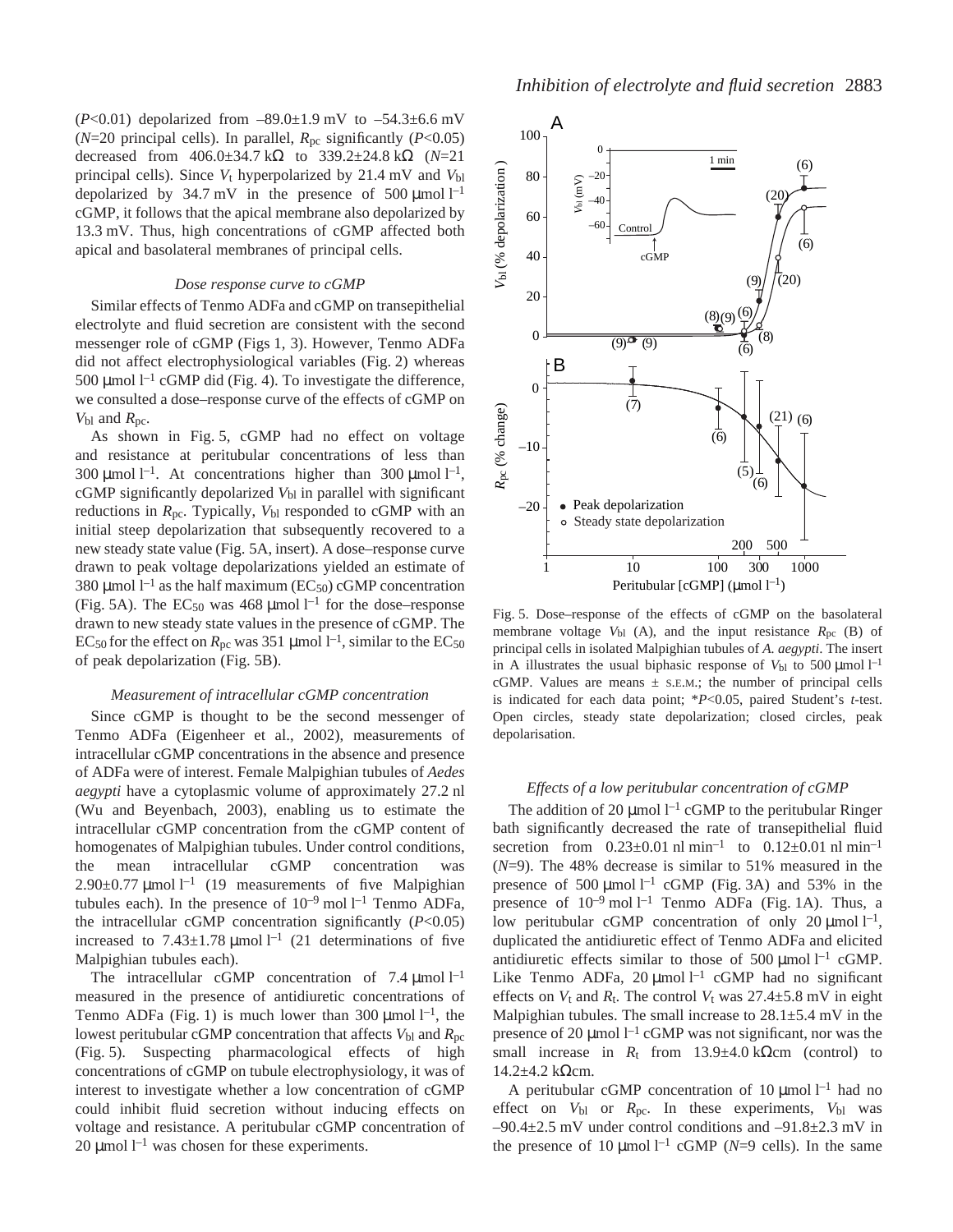cells  $R_{\text{pc}}$  was 426.7±35.1 kΩ and 431.1±35.4 kΩ under control and experimental conditions, respectively.

# *Ba2+ block of K<sup>+</sup> channels does not uncover effects of ADFa and low concentrations of cGMP*

Concerned that the high K*<sup>+</sup>* conductance of the basolateral membrane of principal cells (Beyenbach and Masia, 2002) might shunt the voltage effects of Tenmo ADFa and low concentrations of cGMP, we repeated experiments in the presence of barium, a known blocker of  $K^+$  channels in principal cells of *Aedes* Malpighian tubules (Masia et al., 2000).

Under control conditions,  $V_{bl}$  was  $-85.1 \pm 3.9$  mV and  $R_{pc}$ was  $476.9 \pm 23.2 \text{ k}\Omega$  in six principal cells. The addition of 5 mmol  $1^{-1}$  Ba<sup>2+</sup> to the peritubular bath immediately and significantly (*P*<0.05) hyperpolarized the membrane voltage from  $-85.1$  mV to  $-103.0 \pm 5.1$  mV, and significantly (*P*<0.05) increased the input resistance from 476.9 kΩ to 740.7±94.4 kΩ ( $N=6$  principal cells). In the presence of Ba<sup>2+</sup>, Tenmo ADFa  $(10^{-9} \text{ mol } l^{-1})$  had no effect on  $V_{bl}$  (–103.5±6.1 mV) nor on  $R_{pc}$ (755.5±84.1·kΩ, *N*=6 principal cells).

Similar observations were made with cGMP at a peritubular concentration of 20  $\mu$ mol l<sup>-1</sup>. In this series of experiments  $V_{bl}$ was  $-80.6\pm4.8$  mV under control conditions, which again significantly ( $P<0.05$ ) hyperpolarized to  $-86.9 \pm 5.5$  mV in the presence of 5 mmol<sup> $1^{-1}$ </sup> Ba<sup>2+</sup> (*N*=8 principal cells). The control  $R_{\text{pc}}$  was 452.6±41.9 k $\Omega$ , which significantly (*P*<0.05) increased to 585.3±55.4 k $\Omega$  in the presence of Ba<sup>2+</sup> in same eight principal cells. In the presence of  $Ba^{2+}$ , the addition of 20  $\mu$ mol l<sup>-1</sup> cGMP to the peritubular bath had no significant effects on *V*bl (–86.9±5.7·mV) and *R*pc (595.9±81.2·kΩ). Thus, significant electrophysiological effects of Tenmo ADFa and physiological concentrations of cGMP were not observed in Ba2+-treated tubules that should have revealed small changes on voltage and resistance.

#### **Discussion**

Our experiments give way to five conclusions: (1) Tenmo ADFa, the antidiuretic peptide of *Tenebrio molitor* has antidiuretic effects in blind-ended (distal) segments of Malpighian tubules of the yellow fever mosquito *Aedes aegypti*; (2) Tenmo ADFa increases intracellular cGMP concentration twofold, and low concentrations of cGMP (20  $\mu$ mol l<sup>-1</sup>) duplicate the antidiuretic effects of Tenmo ADFa, consistent with a second messenger role; (3) Tenmo ADFa and low doses of cGMP inhibit isosmotic fluid secretion, reducing the rates of transepithelial NaCl and KCl secretion but not their concentrations in secreted fluid; (4) the inhibition of isosmotic fluid secretion targets electroneutral and nonconductive transport systems; and (5) high concentrations of cGMP (500  $\mu$ mol l<sup>-1</sup>) increase an unknown conductance of the basolateral membrane and depolarize the basolateral membrane voltage, supplemental to and independent of the electroneutral mechanism of action of low concentrations of cGMP. High concentrations of cGMP (500  $\mu$ mol l<sup>-1</sup>) do not

elicit antidiuretic effects beyond those of low concentrations of cGMP (20  $\mu$ mol l<sup>-1</sup>).

# *Diuretic and antidiuretic factors of* Tenebrio

The mealworm *Tenebrio molitor* has so far yielded two diuretic and two antidiuretic hormones. The diuretic hormones belong to the family of sauvagine/corticotropin-releasing factor/urotensin I-related insect diuretic peptides (Furuya et al., 1995, 1998). The two hormones increase the production of cAMP, the nucleotide that is widely believed to mediate diuresis in insects (Beyenbach, 2003; Cady and Hagedorn, 1999; Hazelton et al., 2002; O'Donnell et al., 1996; Xu and Marshall, 2000). Cyclic AMP increases fluid secretion in Malpighian tubules of *Aedes aegypti* by increasing a Na*+* conductance and bumetanide-sensitive transport system with the effect of stimulating transepithelial NaCl secretion, and not KCl secretion (Hegarty et al., 1991; Sawyer and Beyenbach, 1985).

The two antidiuretic hormones of *Tenebrio molitor*, Tenmo ADFa and ADFb, have 14 and 13 amino acids, respectively (Eigenheer et al., 2002, 2003). Although they bear no structural resemblance to each other, they inhibit fluid secretion in *Tenebrio* Malpighian tubules, and both are thought to use cGMP as second messenger. Tenmo ADFa is about 24 000 times more potent than Tenmo ADFb. In the present study we used synthetic Tenmo ADFa on Malpighian tubules of female *Aedes aegypti*. The inhibition of fluid secretion, concomitant with the increase in intracellular cGMP concentration, indicates that the mosquito possesses an ADFa-like receptormediated mechanism of antidiuresis.

# *Diverse effects of intracellular cGMP*

The nucleotide cGMP has species-specific effects. It stimulates fluid secretion in Malpighian tubules of *Drosophila* (Coast et al., 2001), *Locusta* (Morgan and Mordue, 1985), *Teleogryllus* (Xu and Marshall, 2000), and *Manduca* (Skaer et al., 2002), but it inhibits fluid secretion in Malpighian tubules of *Rhodnius* (Quinlan et al., 1997), *Tenebrio* (Eigenheer et al., 2002) and *Aedes* (Fig. 3). Since it increases fluid secretion in *Drosophila* and reduces it in Malpighian tubules of *Aedes*, cGMP has opposite effects in species of the same order, Diptera, but similar effects across orders, namely *Aedes* (Diptera) and *Rhodnius* (Hemiptera).

Next to species differences, cGMP exhibits heterogeneities along the length of Malpighian tubules. The nucleotide stimulates fluid secretion in the main segment but not in the distal segment of Malpighian tubules of the black field cricket *Teleogryllus* (Xu and Marshall, 2000). Similar heterogeneities have been reported in *Rhodnius* Malpighian tubules (O'Donnell and Quinlan, 1998).

In the present study we observe dose-dependent effects of cGMP in Malpighian tubules of *Aedes aegypti*. The nucleotide inhibited fluid secretion at all concentrations tested. At concentrations less than  $200 \mu$ mol l<sup>-1</sup> cGMP had no electrophysiological effects (Fig. 5). In contrast, cGMP concentrations above 300  $\mu$ mol l<sup>-1</sup> had significant effects on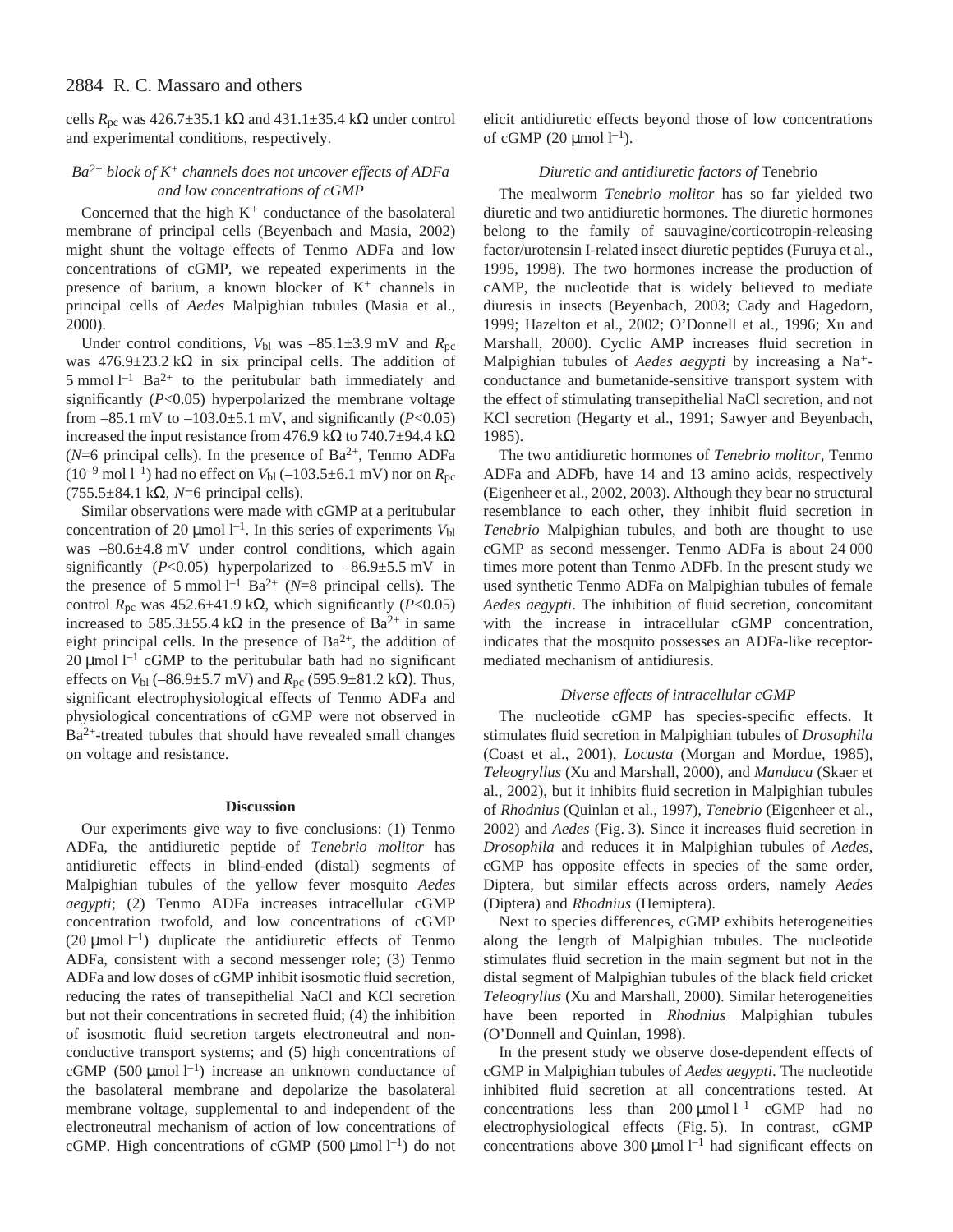voltage and resistance. Since high concentrations of cGMP did not inhibit fluid secretion any more than low cGMP concentrations, the electrophysiological effects of high cGMP concentrations are apparently independent of the effects on epithelial transport (Fig. 4). The ionic conductance activated by high concentrations of cGMP is unknown.

Dose-dependent effects, functional heterogeneities along the length of Malpighian tubules, and opposite effects in tubules of different species, reflect the confusion that can arise in the search for unifying themes. At the level of epithelial cells, cGMP, cAMP, calcium, inositol trisphosphate, diacyl glycerol, ATP and prostaglandins are but some intracellular regulators that not only influence transport but also interact with each other. Interactive effects of cGMP and cAMP can be antagonistic, as in *Tenebrio* Malpighian tubules, where the stimulatory effects of cAMP can be neutralized by cGMP (Quinlan et al., 1997; Wiehart et al., 2002). Quinlan and O'Donnell (1998) suggest that in *Rhodnius* Malpighian tubules, cGMP activates the phosphodiesterase of cAMP, thereby reducing intracellular cAMP concentrations and hence rates of transepithelial electrolyte and fluid secretion (Quinlan and O'Donnell, 1998).

### *Inhibition of isosmotic fluid secretion*

The inhibition of transepithelial fluid secretion by Temno ADFa without changes in the concentrations of secreted Na+, K+ and Cl– signifies the inhibition of isosmotic fluid secretion. How isosmotic fluid secretion is reduced at mechanistic and molecular levels is an intriguing question. Since water follows solute by osmosis, the reduction in transepithelial fluid secretion must reflect the inhibition of solute secretion. Indeed, Tenmo ADFa reduces transepithelial secretion rates of Na<sup>+</sup>,  $K^+$ and  $Cl^-$  (Fig. 1) without affecting their concentrations in secreted fluid and without affecting electrophysiological variables of the tubule and its principal cells. Thus, Tenmo ADFa inhibits the kinetics of transepithelial transport and not the transepithelial electrochemical potentials of transported ions. Three hypothetical mechanisms come to mind.

The first hypothesis proposes metabolic control of transepithelial transport. By reducing the energy supply of active transport systems, the rate of isosmotic fluid secretion is reduced without affecting transepithelial concentration differences of transported ions and without affecting the transepithelial and cell membrane voltages and resistances.

The second hypothesis considers a reduction in transepithelial water permeability. Leaky epithelia characteristically transport solute and water in isosmotic proportions due to high transepithelial permeabilities to both. Accordingly, a decrease in water permeability is expected to decrease transepithelial volume flow without affecting solute concentrations.

The third hypothesis suggests an effect on transepithelial Cl– transport. Of the three ions secreted into the tubule lumen, the transepithelial secretion of Cl– correlates more strongly with the secretion of water than the secretion of  $Na<sup>+</sup>$  and  $K<sup>+</sup>$ (Beyenbach et al., 1993). Since Cl– is the counterion of transepithelial Na+ and K<sup>+</sup> secretion, inhibition of Cl– transport is expected to reduce  $Na^+$  and  $K^+$  transport and hence transepithelial solute and water transport. However, this mechanism would be expected to significantly increase the transepithelial resistance, which was not observed in the present study.

The three hypotheses illustrate how little we know about Malpighian tubules. To our knowledge there are no modern investigations of the energetics of transepithelial transport in Malpighian tubules that might give further insights into the metabolic inhibition proposed above. The evidence for the presence of aquaporin water pathways is just now emerging (Echevarria et al., 2001; Dow and Davies, 2003), but transepithelial water permeabilities in the presence and absence of diuretic or antidiuretic agents have not yet been measured in Malpighian tubules. As to possible effects of ADFa on transepithelial Cl– transport, there is no consensus on the mechanism and the route of transepithelial Cl<sup>-</sup> transport in Malpighian tubules (O'Donnell et al., 1998; Yu and Beyenbach, 2002).

#### *Inhibition of electroneutral transport systems*

Tenmo ADFa and low, physiological concentrations of cGMP reduced transepithelial NaCl, KCl and water secretion by approximately the same extent  $(-50\%)$ , without effects on voltage and resistance measured across the tubule or in principal cells. Thus, Tenmo ADFa and low concentrations of cGMP inhibit electroneutral transport mechanisms. The large contribution of electroneutral transport to transepithelial secretion surprised us because Malpighian tubules of *Aedes aegypti* usually display parallel effects on epithelial transport and electrophysiology. Stimulators of secretion, mosquito natriuretic peptide, cAMP and leucokinin all affect voltage and resistance (Beyenbach, 2003; Pannabecker et al., 1993; Petzel et al., 1987; Sawyer and Beyenbach, 1985), and inhibitors of secretion,  $Ba^{2+}$  and bafilomycin, also affect voltage and resistance (Beyenbach et al., 2000; Masia et al., 2000). In contrast, Tenmo ADFa and its second messenger elicit no electrophysiological effects in spite of the significant reduction in secretion. Accordingly, effects on transport must not always be mirrored in the electrophysiology of the tubule and its epithelial cells.

We have recently started to investigate the relative contributions of electrogenic and electroneutral transport systems to transepithelial secretion in *Aedes* Malpighian tubules (Scott et al., 2004). Transport mechanisms across the basolateral membrane of principal cells received our first attention. The basolateral membrane is dominated by a  $K^+$ conductance that accounts for 64% of the total membrane conductance (Beyenbach and Masia, 2002). Blocking this conductance with  $Ba^{2+}$  inhibits transepithelial fluid secretion by 80%. The remaining  $K^+$  secretion (20%) is blocked by bumetanide, the blocker of Na/K/2Cl cotransport in vertebrate tissues (Scott et al., 2004). Bumetanide alone blocks transepithelial  $K^+$  secretion by 70%, as much as channel block by Ba<sup>2+</sup> (Hegarty et al., 1991; Scott et al., 2004). Since Ba<sup>2+</sup>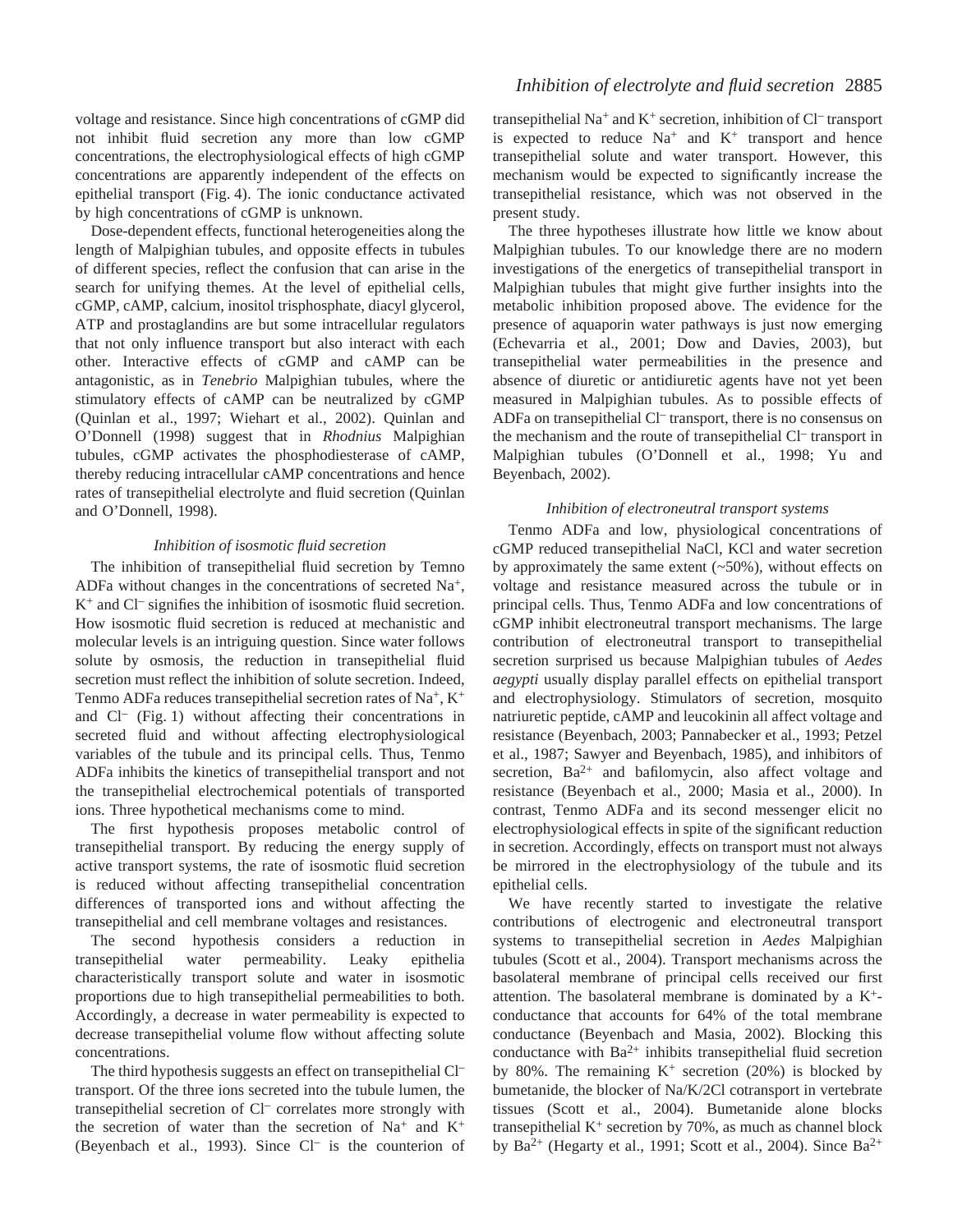

Fig. 6. Model of transepithelial electrolyte and fluid secretion in isolated Malpighian tubules of *A. aegypti*. The tubule consists of principal and stellate cells in a ratio of 5:1 (Beyenbach, 2003). Transepithelial secretion of Na+ and K+ is transcellular, and secretion of Cl- is paracellular and/or through stellate cells under control conditions. The transepithelial Cl– flux is largely paracellular through septate junctions under diuretic conditions stimulated by leucokinin (Yu and Beyenbach, 2004). The V-type H+-ATPase located at the apical membrane powers transcellular and paracellular transport *via* electrical coupling (Beyenbach, 2003). The Na/K ATPase may be present in stellate cells, but its contribution to transepithelial electrolyte and fluid secretion appears to be minor or negligible in view of a high V-type H+-ATPase activity and a low Na/K ATPase measured in *Aedes* Malpighian tubules (Weng et al., 2003). Control data for the Tenmo ADFa experiment of Fig. 1 are shown. The Cl– channel in the basolateral membrane of principal cells is hypothetical to allow the exit of Cl– such that the epithelial cell remains in steady state. *V*bl, basolateral membrane voltage; *V*a, apical membrane voltage; *V*t, transepithelial voltage; *R*pc, input resistance, principal cell; *R*t, transepithelial resistance.

inhibits transepithelial  $K^+$  secretion by 80% and bumetanide by 70%, it appears that electroconductive and electroneutral transport mechanisms are functionally coupled, where the block of K+-channels reduces K+ transport *via* Na/K/2Cl transport and *vice versa* (Fig. 6). In the thick ascending limb of the loop of Henle, this kind of functional coupling serves to recycle  $K^+$  across the apical membrane. Apical membrane  $K^+$ channels return intracellular  $K^+$  to the tubule lumen, thereby ensuring a sufficient  $K^+$  supply for Na/K/2Cl cotransport across that membrane (Vuillemin et al., 1992), because glomerular filtration may not always present sufficient quantities of  $K^+$  to the luminal face of the Na/K/2Cl cotransporter.

A second electroneutral transport system that might be inhibited by ADFa is Na/H exchange (Giannakou and Dow, 2001; Petzel, 2000). In Malpighian tubules of *Aedes aegypti*, 1 mmol  $l^{-1}$  amiloride inhibits transepithelial fluid secretion by 60% without significant effects on electroconductive transport pathways (Hegarty et al., 1992). The inhibition of Na/H exchange across the basolateral membrane inhibits not only transepithelial NaCl secretion but also KCl secretion, suggesting again the coupling of electroconductive and electroneutral transport.

Since Tenmo ADFa and low concentrations of cGMP inhibit electroneutral transport in *Aedes* Malpighian tubules, Na/K/2Cl and Na/H transporters are possible targets of their antidiuretic action (Fig. 6). Cyclic GMP is reported to inhibit Na/K/2Cl transport in rabbit cardiomyocytes (Clemo and Baumgarten, 1995; Lew et al., 1997) and HeLa cells (Kort and Koch, 1990). The nucleotide is known to inhibit Na/H exchange in renal proximal tubules (Roczniak and Burns, 1996), small intestine (Fawcus et al., 1997), rat mesangial cells (Schulte et al., 1999) and in epithelial cell lines such as Caco-2 (Gill et al., 2002) and human intestinal C2/bbe (McSwine et al., 1998). Accordingly, a fourth hypothesis regarding the mechanism of action of ADF and cGMP proposes the inhibition of Na/H exchange transport and Na/K/2Cl cotransport.

We thank the National Science Foundation for supporting our work (NSF IBN 0078058).

#### **References**

- **Adams, T. S.** (1999). Hematophagy and hormone release. *Ann. Entomol. Soc. Am.* **92**, 1-23.
- **Audsley, N., Kay, I., Hayes, T. K. and Coast, G. M.** (1995). Cross reactivity studies of CRF-related peptides on insect Malpighian tubules. *Comp. Biochem. Physiol.* **110A**, 87-93.
- **Beyenbach, K. W.** (2003). Transport mechanisms of diuresis in Malpighian tubules of insects. *J. Exp. Biol.* **206**, 3845-3856.
- **Beyenbach, K. W. and Masia, R.** (2002). Membrane conductances of principal cells in Malpighian tubules of *Aedes aegypti*. *J. Insect Physiol.* **48**, 375-386.
- **Beyenbach, K. W., Oviedo, A. and Aneshansley, D. J.** (1993). Malpighian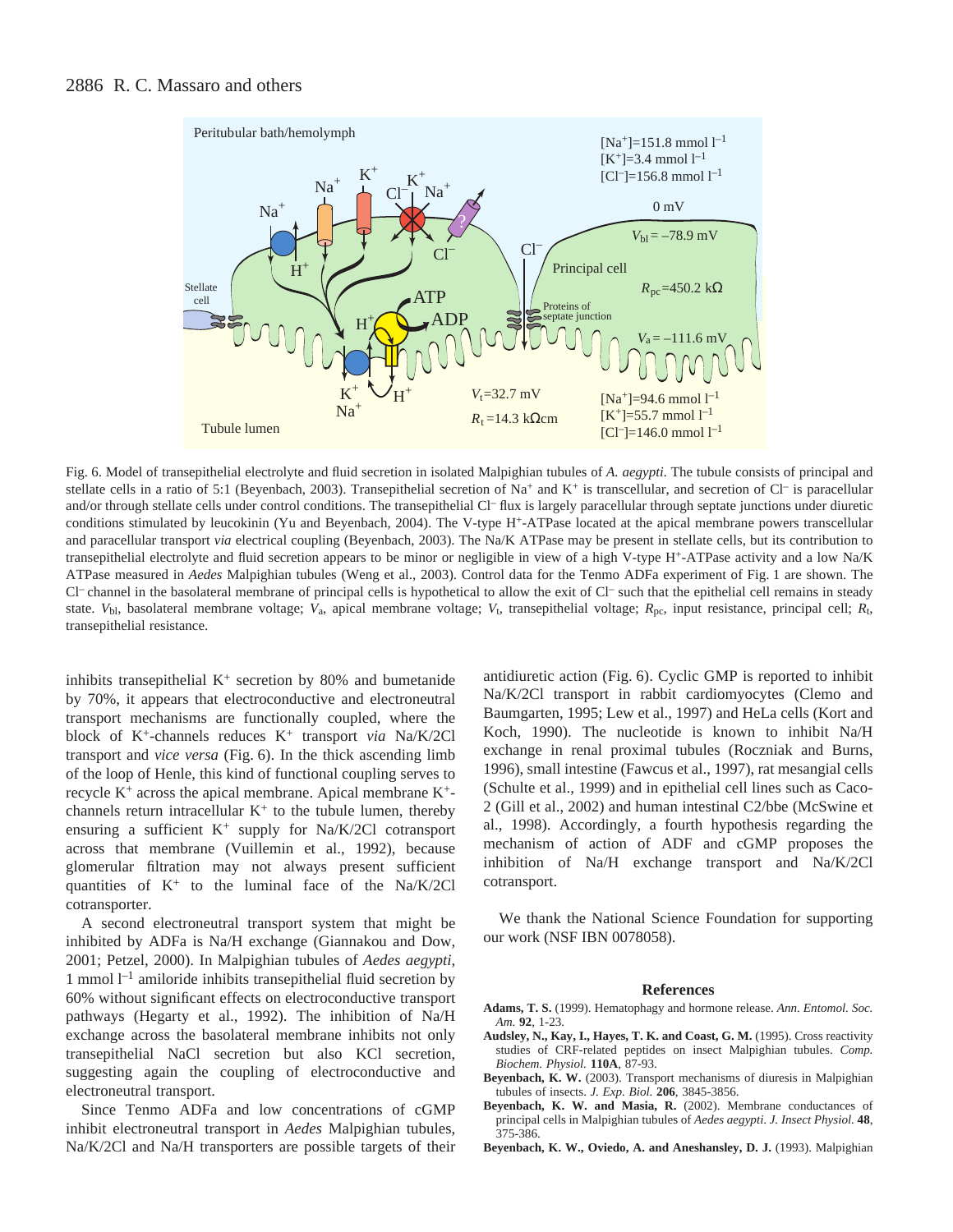- **Beyenbach, K. W., Pannabecker, T. L. and Nagel, W.** (2000). Central role of the apical membrane H+-ATPase in electrogenesis and epithelial transport in Malpighian tubules. *J. Exp. Biol.* **203**, 1459-1468.
- **Broderick, K. E., MacPherson, M. R., Regulski, M., Tully, T., Dow, J. A. and Davies, S. A.** (2003). Interactions between epithelial nitric oxide signaling and phosphodiesterase activity in *Drosophila*. *Am. J. Physiol. Cell Physiol.* **285**, C1207-C1218.
- **Cady, C. and Hagedorn, H. H.** (1999). Effects of putative diuretic factors on intracellular secondary messenger levels in the Malpighian tubules of *Aedes aegypti*. *J. Insect Physiol.* **45**, 327-337.
- **Chen, Y., Veenstra, J. A., Hagedorn, H. and Davis, N. T.** (1994). Leucokinin and diuretic hormone immunoreactivity of neurons in the tobacco hornworm, *Manduca sexta*, and co-localization of this immunoreactivity in lateral neurosecretory cells of abdominal ganglia. *Cell Tissue Res.* **278**, 493-507.
- **Clemo, H. F. and Baumgarten, C. M.** (1995). cGMP and atrial natriuretic factor regulate cell volume of rabbit atrial myocytes. *Circ. Res.* **77**, 741-749.
- **Coast, G. M., Webster, S. G., Schegg, K. M., Tobe, S. S. and Schooley, D. A.** (2001). The *Drosophila melanogaster* homologue of an insect calcitoninlike diuretic peptide stimulates V-ATPase activity in fruit fly Malpighian tubules. *J. Exp. Biol.* **204**, 1795-1804.
- **Davies, S. A., Huesmann, G. R., Maddrell, S. H., O'Donnell, M. J., Skaer, N. J., Dow, J. A. and Tublitz, N. J.** (1995). CAP2b, a cardioacceleratory peptide, is present in *Drosophila* and stimulates tubule fluid secretion via cGMP. *Am. J. Physiol. Regul. Integr. Comp. Physiol.* **269**, R1321-R1326.
- **Dow, J. A. T. and Davies, S. A.** (2003). Integrative physiology and functional genomics of epithelial function in a genetic model organism. *Physiol. Rev.* **83**, 697-723.
- **Echevarria, M., Ramirez-Lorca, R., Hernandez, C. S., Gutierrez, A., Mendez-Ferrer, S., Gonzalez, E., Toledo-Aral, J. J., Ilundain, A. A. and Whittembury, G.** (2001). Identification of a new water channel (Rp-MIP) in the Malpighian tubules of the insect *Rhodnius prolixus*. *Eur. J. Physiol.* **442**, 27-34.
- **Eigenheer, R. A., Nicolson, S. W., Schegg, K. M., Hull, J. J. and Schooley, D. A.** (2002). Identification of a potent antidiuretic factor acting on beetle Malpighian tubules. *Proc. Natl. Acad. Sci. USA* **99**, 84-89.
- **Eigenheer, R. A., Wiehart, U. M., Nicolson, S. W., Schoofs, L., Schegg, K. M., Hull, J. J. and Schooley, D. A.** (2003). Isolation, identification and localization of a second beetle antidiuretic peptide. *Peptides* **24**, 27-34.
- **Fawcus, K., Gorton, V. J., Lucas, M. L. and McEwan, G. T.** (1997). Stimulation of three distinct guanylate cyclases induces mucosal surface alkalinisation in rat small intestine in vitro. *Comp. Biochem. Physiol.* **118A**, 291-295.
- **Furuya, K., Schegg, K. M. and Schooley, D. A.** (1998). Isolation and identification of a second diuretic hormone from *Tenebrio molitor*. *Peptides* **19**, 619-626.
- **Furuya, K., Schegg, K. M., Wang, H., King, D. S. and Schooley, D. A.** (1995). Isolation and identification of a diuretic hormone from the mealworm *Tenebrio molitor*. *Proc. Natl. Acad. Sci. USA* **92**, 12323-12327.
- **Giannakou, M. E. and Dow, J. A. T.** (2001). Characterization of the *Drosophila melanogaster* alkali-metal/proton exchanger (NHE) gene family. *J. Exp. Biol.* **204**, 3703-3716.
- **Gill, R. K., Saksena, S., Syed, I. A., Tyagi, S., Alrefai, W. A., Malakooti, J., Ramaswamy, K. and Dudeja, P. K.** (2002). Regulation of NHE3 by nitric oxide in Caco-2 cells. *Am. J. Physiol. Gastrointest. Liver Physiol.* **283**, G747-G756.
- **Hazelton, S. R., Townsend, V. R., Felgenhauer, B. E. and Spring, J. H.** (2002). Membrane dynamics in the Malpighian tubules of the house cricket, *Acheta domesticus*. *J. Membr. Biol.* **185**, 43-56.
- **Hegarty, J. L., Zhang, B., Carroll, M. C., Cragoe, E. J. J. and Beyenbach, K. W.** (1992). Effects of amiloride on isolated Malpighian tubules of the yellow fever mosquito (*Aedes aegypti*). *J. Insect Physiol.* **38**, 329-337.
- **Hegarty, J. L., Zhang, B., Pannabecker, T. L., Petzel, D. H., Baustian, M. D. and Beyenbach, K. W.** (1991). Dibutyryl cAMP activates bumetanidesensitive electrolyte transport in Malpighian tubules. *Am. J. Physiol. Cell Physiol.* **261**, C521-C529.
- **Helman, S. I.** (1972). Determination of electrical resistance of the isolated cortical collecting tubule and its possible anatomical location. *Yale J. Biol. Med.* **45**, 339-345.
- **Huesmann, G. R., Cheung, C. C., Loi, P. K., Lee, T. D., Swiderek, K. M. and Tublitz, N. J.** (1995). Amino acid sequence of CAP2b, an insect

cardioacceleratory peptide from the tobacco hawkmoth *Manduca sexta*. *FEBS Lett.* **371**, 311-314.

- **Kort, J. J. and Koch, G.** (1990). Receptors for atrial natriuretic peptide (ANP) and cyclic GMP responses in HeLa cells. *Biochem. Biophys. Res. Comm.* **168**, 148-154.
- **Laenen, B., De Decker, N., Steels, P., Van Kerkhove, E. and Nicolson, S.** (2001). An antidiuretic factor in the forest ant: purification and physiological effects on the Malpighian tubules. *J. Insect Physiol.* **47**, 185-193.
- **Lew, W. Y., Ryan, J. and Yasuda, S.** (1997). Lipopolysaccharide induces cell shrinkage in rabbit ventricular cardiac myocytes. *Am. J. Physiol. Heart Circ. Physiol.* **272**, H2989-H2993.
- **Leyssens, A., Zhang, S.-L., Van Kerkhove, E. and Steels, P.** (1993). Both dinitrophenol and Ba<sup>2+</sup> reduce KCl and fluid secretion in Malpighian tubules of *Formica*: The role of the apical H+ and K+ concentration gradient. *J. Insect Physiol.* **39**, 1061-1073.
- **Masia, R., Aneshansley, D., Nagel, W., Nachman, R. J. and Beyenbach, K. W.** (2000). Voltage clamping single cells in intact Malpighian tubules of mosquitoes. *Am. J. Physiol. Renal Physiol.* **279**, F747-F754.
- **McSwine, R. L., Musch, M. W., Bookstein, C., Xie, Y., Rao, M. and Chang, E. B.** (1998). Regulation of apical membrane Na<sup>+</sup>/H<sup>+</sup> exchangers NHE2 and NHE3 in intestinal epithelial cell line C2/bbe. *Am. J. Physiol. Cell Physiol.* **275**, C693-C701.
- **Morgan, P. J. and Mordue, W.** (1985). The role of calcium in diuretic hormone action on locust *Locusta migratoria* Malpighian tubules. *Mol. Cell Endocrinol.* **40**, 221-232.
- **Nicolson, S. W. and Isaacson, L. C.** (1987). Transepithelial and intracellular potentials in isolated Malpighian tubules of tenebrionid beetle. *Am. J. Physiol. Renal Physiol.* **252**, F645-F653.
- **O'Donnell, M. J., Dow, J. A., Huesmann, G. R., Tublitz, N. J. and Maddrell, S. H.** (1996). Separate control of anion and cation transport in Malpighian tubules of *Drosophila melanogaster*. *J. Exp. Biol.* **199**, 1163- 1175.
- **O'Donnell, M. J. and Quinlan, M. C.** (1998). Anti-diuresis in the bloodfeeding insect *Rhodnius prolixus* Stal: Antagonistic actions of cAMP and cGMP and the role of organic acid transport. *J. Insect Physiol.* **44**, 561-568.
- **O'Donnell, M. J., Rheault, M. R., Davies, S. A., Rosay, P., Harvey, B. J., Maddrell, S. H., Kaiser, K. and Dow, J. A.** (1998). Hormonally controlled chloride movement across *Drosophila* tubules is via ion channels in stellate cells. *Am. J. Physiol. Reg. Integr. Comp. Physiol.* **274**, R1039-R1049.
- **Pannabecker, T. L., Hayes, T. K. and Beyenbach, K. W.** (1993). Regulation of epithelial shunt conductance by the peptide leucokinin. *J. Membr. Biol.* **132**, 63-76.
- **Petzel, D. H.** (2000). Na/H exchange in mosquito Malpighian tubules. *Am. J. Physiol. Reg. Integr. Comp. Physiol.* **279**, R1996-R2003.
- **Petzel, D. H., Berg, M. M. and Beyenbach, K. W.** (1987). Hormonecontrolled cAMP-mediated fluid secretion in yellow-fever mosquito. *Am. J. Physiol. Reg. Integ. Comp. Physiol.* **253**, R701-R711.
- **Plawner, L., Pannabecker, T. L., Laufer, S., Baustian, M. D. and Beyenbach, K. W.** (1991). Control of diuresis in the yellow fever moquito *Aedes aegypti*: Evidence for similar mechanisms in the male and female. *J. Insect Physiol.* **37**, 119-128.
- **Quinlan, M. C. and O'Donnell, M. J.** (1998). Anti-diuresis in the bloodfeeding insect *Rhodnius prolixus* Stal: antagonistic actions of cAMP and cGMP on the role of organic acid transport. *J. Insect Physiol.* **44**, 561-568.
- **Quinlan, M. C., Tublitz, N. J. and O'Donnell, M. J.** (1997). Anti-diuresis in the blood-feeding insect *Rhodnius prolixus* Stal: the peptide CAP2b and cyclic GMP inhibit Malpighian tubule fluid secretion. *J. Exp. Biol.* **200**, 2363-2367.
- **Ramsay, J. A.** (1953). Active transport of potassium by the Malpighian tubules of insects. *J. Exp. Biol.* **93**, 358-369.
- **Roczniak, A. and Burns, K. D.** (1996). Nitric oxide stimulates guanylate cyclase and regulates sodium transport in rabbit proximal tubule. *Am. J. Physiol. Renal Physiol.* **270**, F106-F115.
- **Sawyer, D. B. and Beyenbach, K. W.** (1985). Dibutyryl-cAMP increases basolateral sodium conductance of mosquito Malpighian tubules. *Am. J. Physiol. Reg. Integr. Comp. Physiol.* **248**, R339-R345.
- **Schulte, E. A., Hohendahl, A., Stegemann, H., Hirsch, J. R., Saleh, H. and Schlatter, E.** (1999). Natriuretic peptides and diadenosine polyphosphates modulate pH regulation of rat mesangial cells. *Cell. Physiol. Biochem.* **9**, 310-322.
- **Scott, B. N., Yu, M.-J., Lee, L. W. and Beyenbach, K.** (2004). Mechanisms of K<sup>+</sup> transport across basolateral membranes of principal cells in Malpighian tubules of the yellow fever mosquito, *Aedes aegypti*. *J. Exp. Biol.* **207**, 1655-1663.